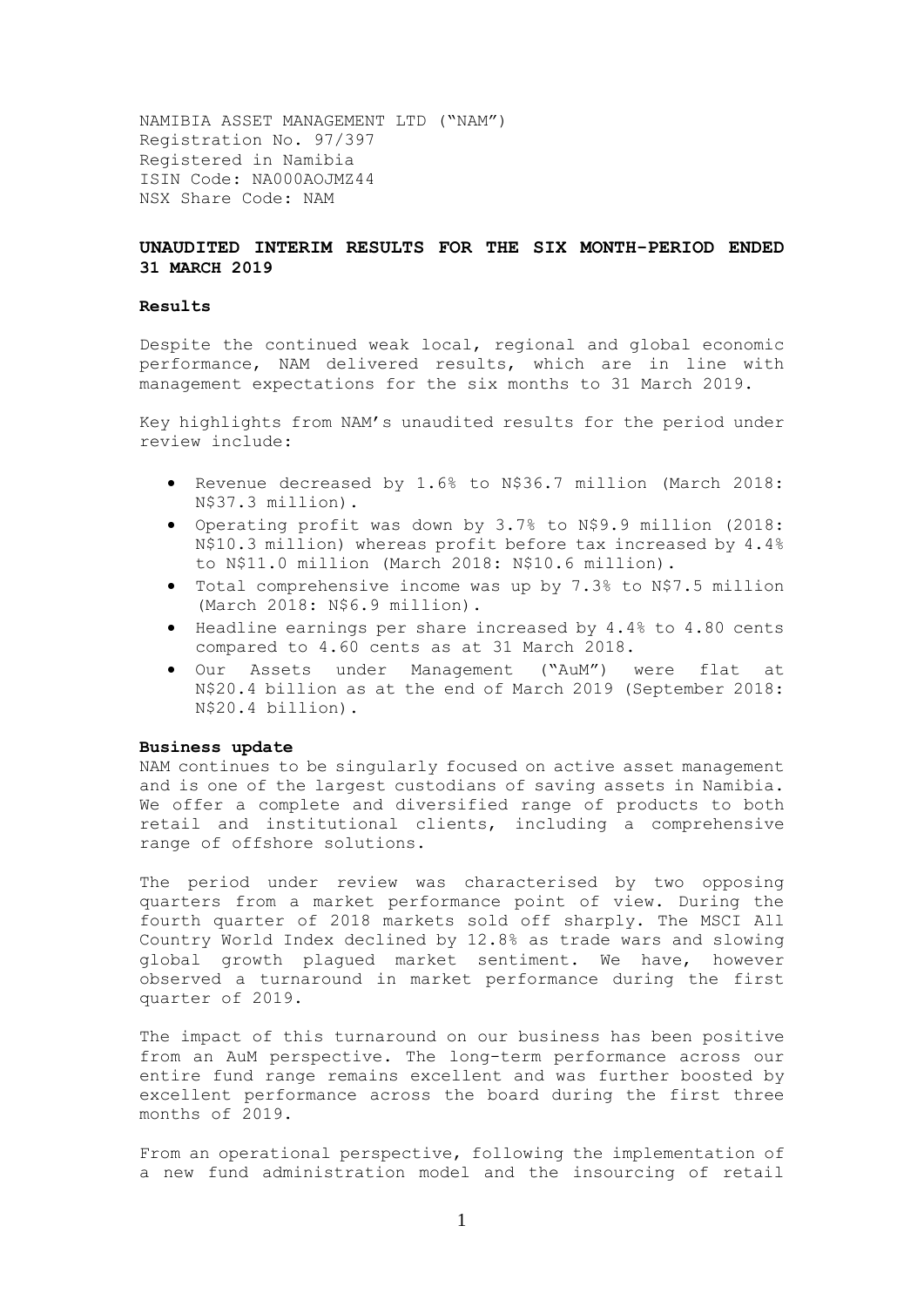reporting and communications in financial year 2018, we successfully migrated our unit trust client administration to Intembeko Investment Administrators. These back-office transitions were achieved on time, within budget and without interruption to our clients.

#### **Institutional business**

As one of the notable managers of institutional assets in the local savings industry, NAM manages N\$18.3 billion in client assets (September 2018: N\$18.2 billion). The increase in AuM was mainly driven by positive performance across all of our institutional products.

### **Retail Business**

The retail AuM was N\$2.1 billion (September 2018: N\$2.2 billion), despite recording net outflows of N\$144.3 million over the 6 months to the end of March 2019. These outflows are reflective of the challenging economic environment we are currently experiencing. Solid investment performance across our unit trust funds offset the impact of these outflows.

#### **Prospects**

Slow recovery in both global and local economies as well as prevailing uncertainties are likely to persist - Brexit is still not resolved, and trade wars continue to flare up.

The proposed introduction of value-added tax on asset management services; a 10% dividend withholding tax as announced by the Minister of Finance in his 2018 budget speech and again in 2019; and other regulatory interventions, such as increased domestic asset requirements, will continue to place pressure on investment returns into the foreseeable future.

Notwithstanding the above challenges, we believe that our robust investment approach to identifying the best investment opportunities across our client portfolios will continue to generate long-term value for all our stakeholders.

**A PILLAY E EMVULA** 09 May 2019

**CHAIRMAN CHIEF EXECUTIVE OFFICER**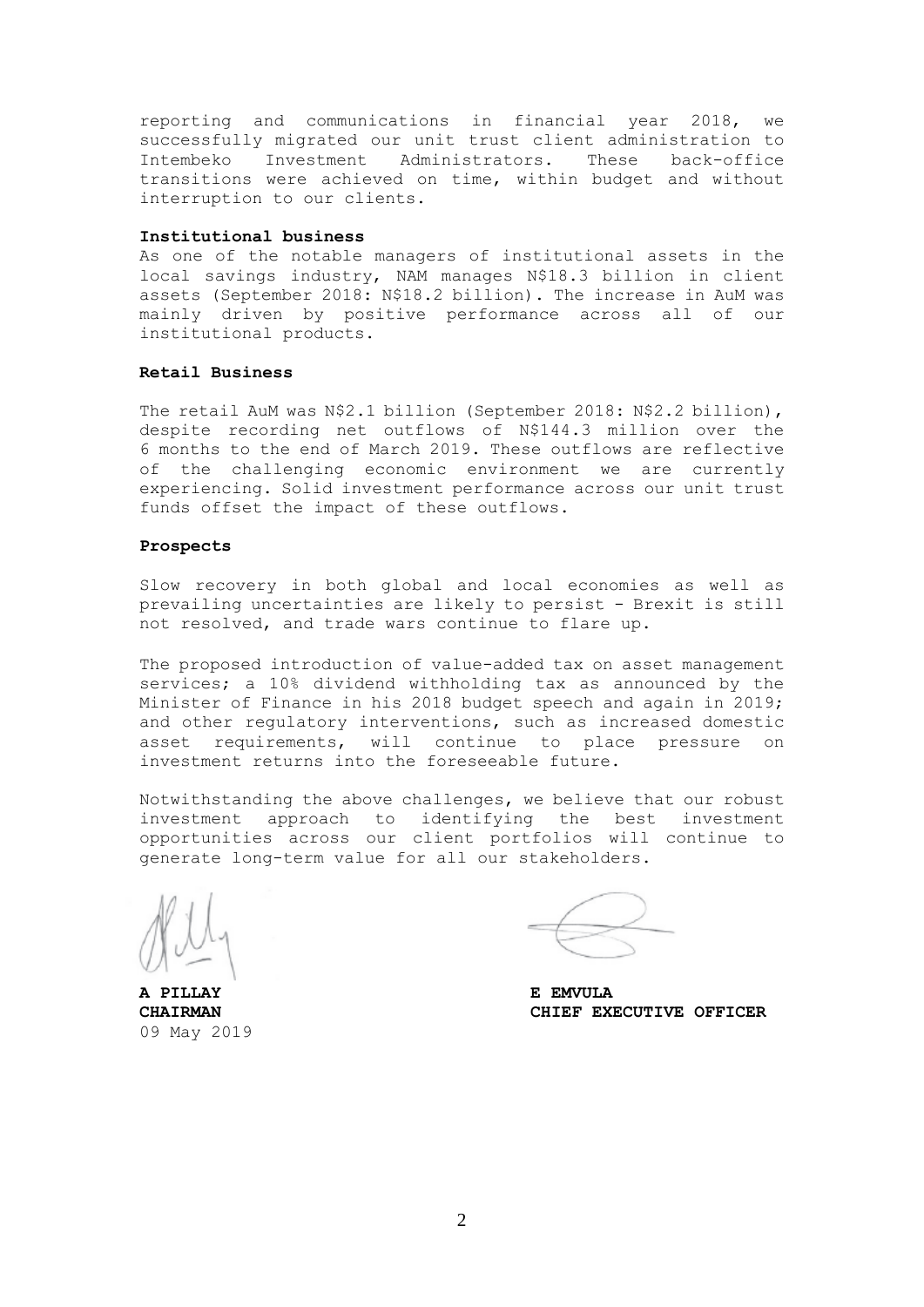#### **BOARD OF DIRECTORS:**

A PILLAY\* (CHAIRMAN) E EMVULA (CHIEF EXECUTIVE OFFICER) U EISEB (CHIEF FINANCIAL OFFICER) R G YOUNG\* B ROSSOUW S WALTERS E ANGULA A RHODA\* T SHAANIKA (\* SOUTH AFRICAN)

**COMPANY SECRETARY** 

U EISEB

## **REGISTERED OFFICE**

Unit 18, Tenbergen Village, Corner of Robert Mugabe and Lazarett Street, Windhoek

P.O. Box 23329, Windhoek, Namibia

## **AUDITORS**

KPMG Namibia Registered Accountants and Auditors Chartered Accountants (Namibia) 30 Schanzen Road, Windhoek P.O. Box 86863, Eros

### **SPONSOR**

IJG Securities (Pty) Ltd Member of the NSX 4th Floor, 1@Steps, c/o Grove and Chasie Street, Windhoek Windhoek, Namibia

#### **TRANSFER SECRETARIES**

Transfer Secretaries (Pty) Ltd 4 Robert Mugabe Avenue P.O. Box 2401 Windhoek, Namibia

**Release date**: 14 May 2019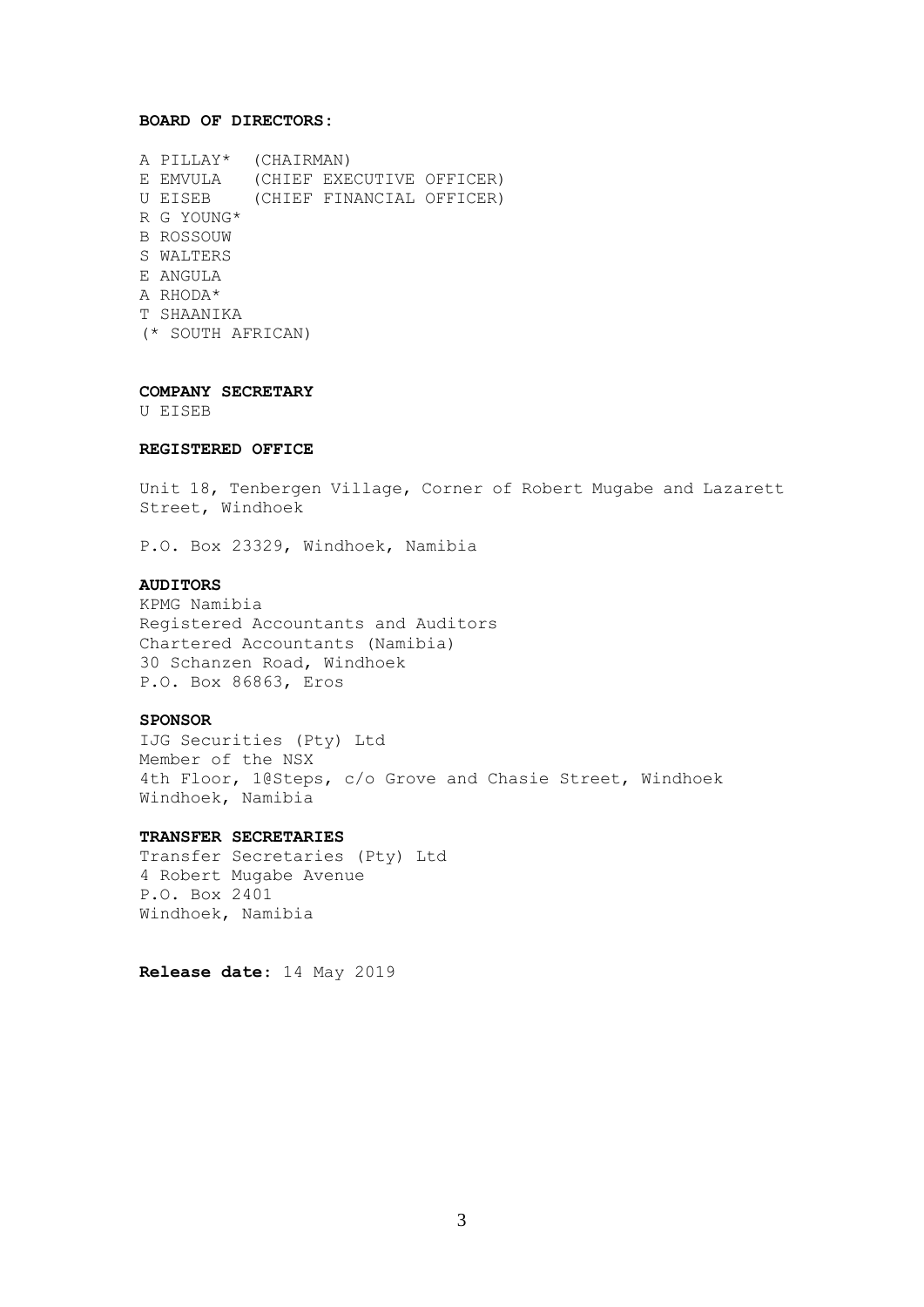## **UNAUDITED CONDENSED INTERIM RESULTS FOR THE SIX MONTHS ENDED 31 MARCH 2019**

# **CONDENSED GROUP STATEMENT OF COMPREHENSIVE INCOME**

|                                                                                                                            | Unaudited<br>31 March 2019<br>N\$ | Unaudited<br>31 March 2018<br>Ν\$ | $\approx$<br>Change | Audited<br>30 Sept 2018<br>N\$ |
|----------------------------------------------------------------------------------------------------------------------------|-----------------------------------|-----------------------------------|---------------------|--------------------------------|
| Revenue<br>Other income                                                                                                    | 36 739 969<br>380 161             | 37 323 089<br>323 721             | (1.6)<br>17.4       | 75 789 210<br>712 488          |
| Operating expenditure                                                                                                      | (27 190 665)                      | (27 340 427)                      | (0.6)               | (56 046 607)                   |
| Operating profit                                                                                                           | 9 929 465                         | 10 306 383                        | (3.6)               | 20 455 091                     |
| Finance income<br>Finance costs                                                                                            | 1 296 107<br>(206 581)            | 525 356<br>(273 130)              | 146.7<br>(24.4)     | 1 762 854<br>(497 383)         |
| Profit before tax                                                                                                          | 11 018 991                        | 10 558 609                        | 4.4                 | 21 720 562                     |
| Taxation                                                                                                                   | (3 617 651)                       | (3 471 722)                       | 4.2                 | (6956819)                      |
| Profit attributable to<br>ordinary shareholders                                                                            | 7 401 340                         | 7 086 887                         | 4.4                 | 14 763 743                     |
| Other comprehensive income<br>Net change in fair value<br>of available-for-sale<br>financial assets (before<br>income tax) | 53 585                            | (138 788)                         |                     | 1 841                          |
| Other comprehensive<br>income for the period                                                                               | 53 585                            | (138 788)                         |                     | 1 841                          |
| Total comprehensive<br>income for the period                                                                               | 7 454 925                         | 6 948 099                         | 7.3                 | 14 765 584                     |

All comprehensive income is attributable to equity holders of the Group

EARNINGS PER SHARE(cents)

| - Basic   | 4.80 | 4.60 4.4 | 9.57 |
|-----------|------|----------|------|
| - Diluted | 4.66 | 4.43 5.2 | 9.25 |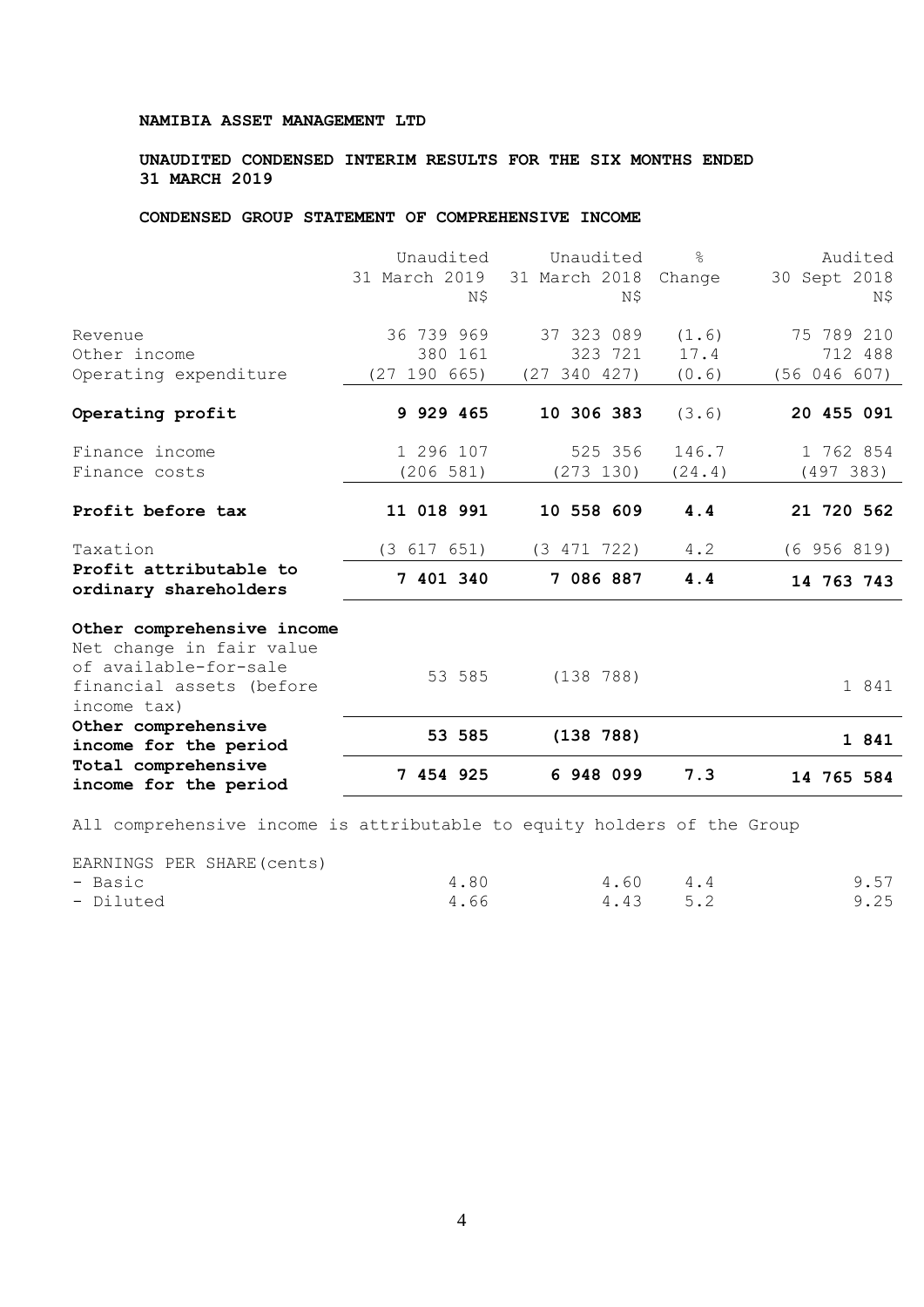## **UNAUDITED CONDENSED INTERIM RESULTS FOR THE SIX MONTHS ENDED 31 MARCH 2019**

# **CONDENSED GROUP STATEMENT OF FINANCIAL POSITION**

|                                                       |               | Unaudited  |                 | Unaudited     |            |                 | Audited |            |             |  |
|-------------------------------------------------------|---------------|------------|-----------------|---------------|------------|-----------------|---------|------------|-------------|--|
|                                                       | 31 March 2019 |            |                 | 31 March 2018 |            | 30 Sept 2018    |         |            |             |  |
|                                                       |               |            | N\$             |               |            | N\$             |         |            | Ν\$         |  |
| <b>ASSETS</b>                                         |               |            |                 |               |            |                 |         |            |             |  |
| Non $-$ current assets                                |               |            | 7 379 316       |               |            | 7 496 987       |         |            | 8 072 213   |  |
| Equipment                                             |               |            | 616 259         |               |            | 826 483         |         |            | 754 670     |  |
| Intangible assets                                     |               |            |                 |               |            | 4 0 4 8         |         |            | 1 855       |  |
| Marketable securities -<br>statutory (Note 4)         |               | 5 000 000  |                 |               | 5 000 000  |                 |         | 5 000 000  |             |  |
| Deferred tax                                          |               | 1 763 057  |                 |               | 1 666 456  |                 |         | 2 315 688  |             |  |
| Current assets                                        |               | 42 429 810 |                 |               | 34 751 291 |                 |         |            | 43 083 624  |  |
|                                                       |               |            |                 |               |            |                 |         |            |             |  |
| Marketable securities-<br>additional (Note 4)         |               | 7 386 426  |                 |               | 5 830 081  |                 |         | 6 382 285  |             |  |
| Trade and other receivables                           |               | 13 166 542 |                 |               | 13 328 964 |                 |         | 13 226 084 |             |  |
| Current tax asset                                     |               |            | 527 958         |               |            | 348 606         |         |            | 475 786     |  |
| Cash and cash equivalents                             |               | 21 348 884 |                 |               | 15 243 640 |                 |         |            | 22 999 469  |  |
| TOTAL ASSETS                                          |               |            | 49 809 126      |               | 42 248 278 |                 |         |            | 51 155 837  |  |
| EQUITY AND LIABILITIES                                |               |            |                 |               |            |                 |         |            |             |  |
|                                                       |               |            |                 |               |            |                 |         |            |             |  |
| TOTAL EQUITY ATTRIBUTABLE TO<br>ORDINARY SHAREHOLDERS |               | 23 388 419 |                 |               | 20 531 995 |                 |         |            | 28 743 157  |  |
|                                                       |               |            |                 |               |            |                 |         |            |             |  |
| Issued capital and share                              |               |            |                 |               |            |                 |         |            |             |  |
| premium                                               |               | 3 794 152  |                 |               | 3 794 152  |                 |         | 3 794 152  |             |  |
| Reserve for own shares                                |               |            | $(9\ 579\ 250)$ |               |            | $(9\ 579\ 250)$ |         |            | (9 579 250) |  |
| Share based payment reserve                           |               |            | 3 634 539       |               |            | 2 869 331       |         |            | 3 263 009   |  |
| Fair value reserve                                    |               |            | 1 907 345       |               |            | 1 713 131       |         |            | 1 853 760   |  |
| Retained earnings                                     |               | 23 631 633 |                 |               | 21 734 631 |                 |         | 29 411 486 |             |  |
|                                                       |               |            |                 |               |            |                 |         |            |             |  |
| Non-current liabilities                               |               | 4 463 493  |                 |               | 5 806 526  |                 |         | 6 030 778  |             |  |
|                                                       |               |            |                 |               |            |                 |         |            |             |  |
| Interest-bearing liabilities                          |               |            | 4 463 493       |               | 5 806 526  |                 |         | 6 030 778  |             |  |
|                                                       |               |            |                 |               |            |                 |         |            |             |  |
| Current liabilities                                   |               | 21 957 214 |                 |               | 15 909 757 |                 |         | 16 381 902 |             |  |
| Shareholders for dividends                            |               |            | 246 306         |               |            | 173 024         |         |            | 173 023     |  |
| Trade and other payables                              |               | 21 710 908 |                 |               | 15 736 733 |                 |         | 16 208 879 |             |  |
| TOTAL EQUITY AND LIABILITIES                          |               | 49 809 126 |                 |               | 42 248 278 |                 |         |            | 51 155 837  |  |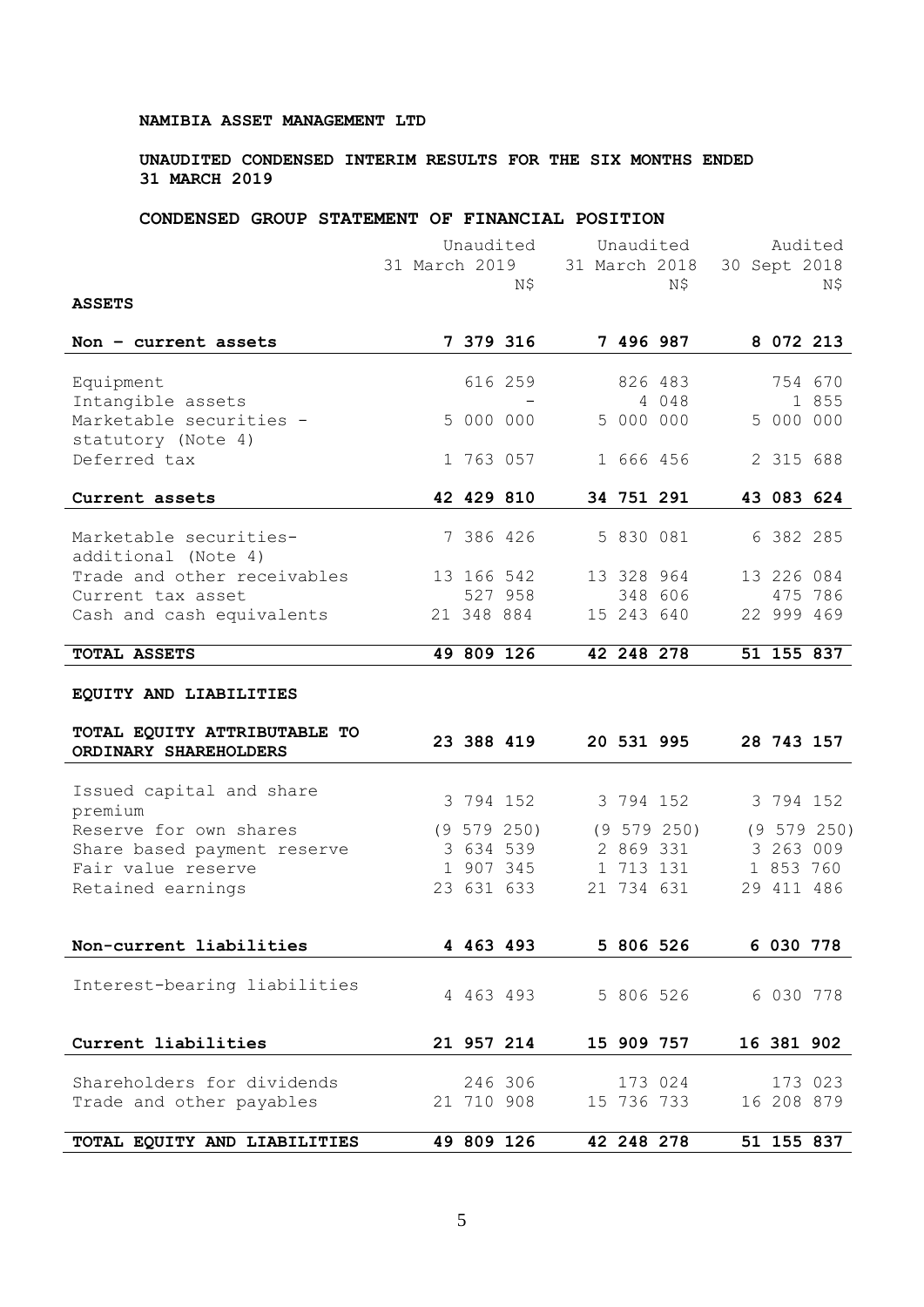# **UNAUDITED CONDENSED INTERIM RESULTS FOR THE SIX MONTHS ENDED 31 MARCH 2019**

# **CONDENSED GROUP STATEMENT OF CHANGES IN EQUITY**

|                                                                  | Ordinary                 |                          |                             | Share based               | Reserve                  | Fair                     |              |
|------------------------------------------------------------------|--------------------------|--------------------------|-----------------------------|---------------------------|--------------------------|--------------------------|--------------|
|                                                                  | share<br>capital<br>N\$  | Share<br>premium<br>Ν\$  | Retained<br>earnings<br>Ν\$ | payment<br>reserve<br>Ν\$ | for own<br>Shares<br>N\$ | value<br>reserve<br>N\$  | Total<br>N\$ |
| Restated balance as<br>at 01 October 2017<br>(audited)           | 1 542 292                | 2 251 860                | 27 851 475                  | 2 518 532                 | (9 579 250)              | 1 851 919                | 26 436 828   |
| Comprehensive income<br>for the period                           | $\sim$                   |                          | 7 086 887                   |                           |                          | (138 788)                | 6 948 099    |
| Profit for the period                                            | $\sim$                   | $\equiv$                 | 7 086 887                   |                           | $\equiv$                 |                          | 7 086 887    |
| comprehensive<br>Other<br>income for the year                    |                          |                          |                             |                           | $\overline{\phantom{a}}$ | (138 788)                | (138 788)    |
| Transactions<br>with<br>recorded<br>owners<br>directly to equity | $\overline{\phantom{0}}$ |                          | (13 203 731)                | 350 799                   | $\overline{\phantom{0}}$ |                          | (12 852 932) |
| Share based payments                                             | $\overline{a}$           |                          | $\overline{a}$              | 350 799                   | $\overline{\phantom{0}}$ | ۳                        | 350 799      |
| Dividends<br>paid<br>to<br>equity holders                        |                          | $\overline{\phantom{0}}$ | (13 203 731)                |                           |                          | $\qquad \qquad -$        | (13 203 731) |
| Balance<br>31<br>as<br>at.<br>2018<br>March<br>(unaudited)       | 1 542 292                | 2 251 860                | 21 734 631                  | 2 869 331                 | $(9\ 579\ 250)$          | 1 713 131                | 20 531 995   |
| Comprehensive income                                             | ÷                        |                          | 7 676 855                   |                           |                          | 140 629                  | 7 817 484    |
| for the period                                                   | $\sim$                   | $\overline{\phantom{a}}$ | 7 676 855                   |                           |                          | $\overline{\phantom{a}}$ |              |
| Profit for the period<br>comprehensive<br>Other                  |                          |                          |                             |                           |                          |                          | 7 676 855    |
| income for the period                                            |                          |                          |                             |                           | ÷                        | 140 629                  | 140 629      |
| Transactions<br>with<br>recorded<br>owners<br>directly to equity |                          |                          |                             | 393 678                   |                          |                          | 393 678      |
| Share based payments                                             |                          | $\qquad \qquad -$        |                             | 393<br>678                | $\overline{\phantom{a}}$ |                          | 393 678      |
| at<br>30<br>Balance as<br>2018<br>September<br>(audited)         | 1 542 292                | 2 251 860                | 29 411 486                  | 3 263 009                 | $(9\ 579\ 250)$          | 1 853 760                | 28 743 157   |
| Comprehensive income<br>for the period                           | ÷                        |                          | 7 401 340                   |                           | $\overline{\phantom{0}}$ | 53 585                   | 7 454 925    |
| Profit for the period                                            | $\sim$                   |                          | 7 401 340                   |                           | L.                       |                          | 7 401 340    |
| comprehensive<br>Other<br>income for the period                  |                          |                          |                             |                           | ÷                        | 53 585                   | 53 585       |
| Transactions<br>with<br>recorded<br>owners                       |                          |                          | (13 181 193)                | 371 530                   |                          |                          | (12 809 663) |
| directly to equity                                               |                          |                          |                             |                           |                          |                          |              |
| Share based payments                                             | $\sim$                   | $\overline{a}$           | $\overline{a}$              | 371 530                   | $\equiv$                 | $\equiv$                 | 371 530      |
| Dividends<br>paid<br>to<br>equity holders                        | ÷                        | $\overline{\phantom{0}}$ | (13 181 193)                |                           | ÷                        | $\overline{\phantom{0}}$ | (13 181 193) |
| Balance<br>31<br>as<br>at<br>March<br>2019<br>(unaudited)        | 1 542 292                | 2 251 860                | 23 631 633                  | 3 634 539                 | $(9\ 579\ 250)$          | 1 907 345                | 23 388 419   |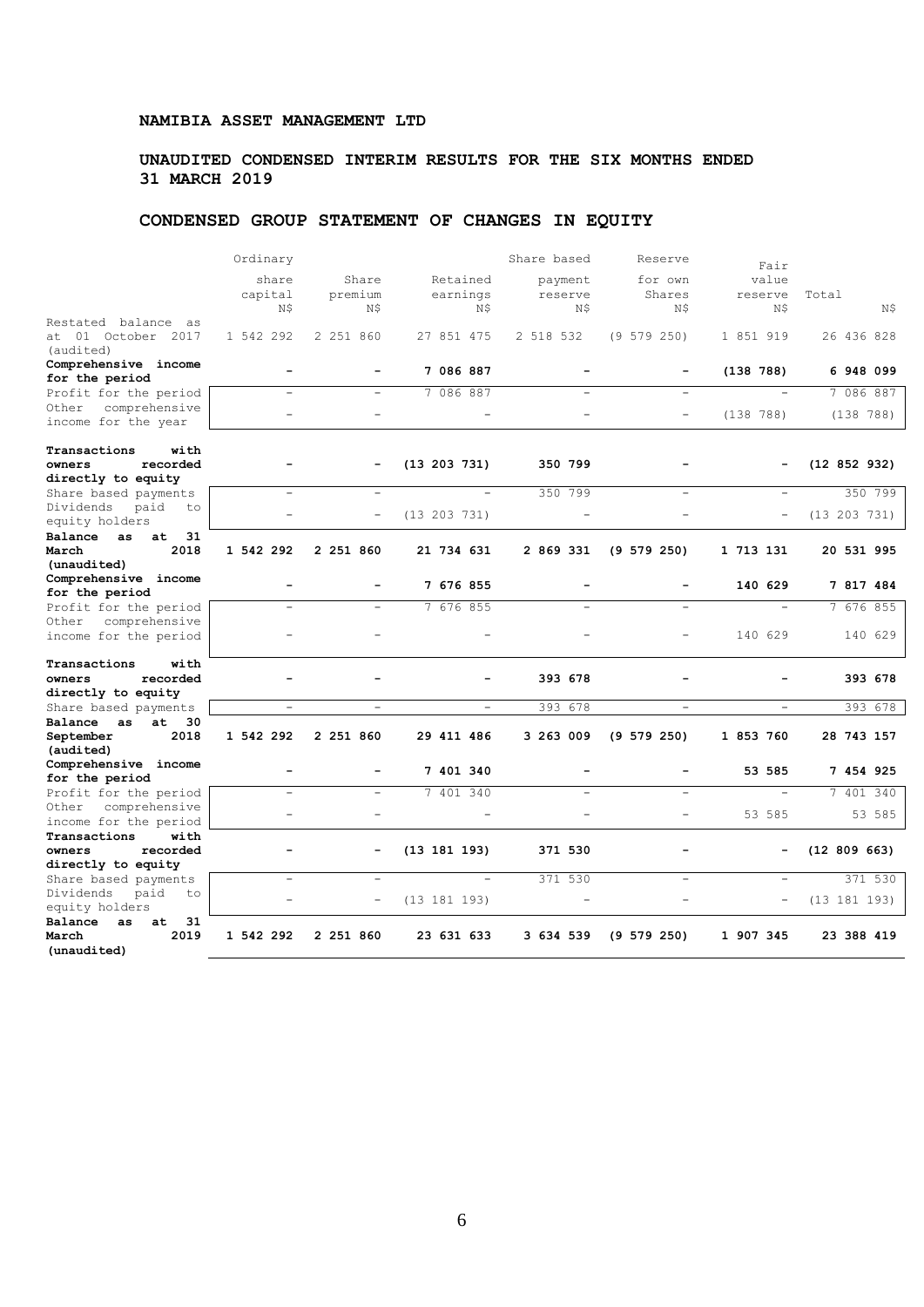# **UNAUDITED CONDENSED INTERIM RESULTS FOR THE SIX MONTHS ENDED 31 MARCH 2018**

## **CONDENSED GROUP STATEMENT OF CASH FLOWS**

| Cash and cash equivalents at<br>the end of the period                                            | 21 348 884                        | 15 243 640                        | 22 999 469                     |
|--------------------------------------------------------------------------------------------------|-----------------------------------|-----------------------------------|--------------------------------|
| Cash and cash equivalents at<br>the beginning of the period                                      | 22 999 469                        | 21 672 585                        | 21 672 585                     |
| Net movement in cash and cash<br>equivalents                                                     |                                   | $(1\ 650\ 585)$ $(6\ 428\ 945)$   | 1 326 884                      |
| Net cash flows from financing<br>activities                                                      | $(1\ 779\ 018)$                   | $(1\ 785\ 018)$                   | $(1\ 785\ 018)$                |
| Interest paid on<br>Interest-<br>bearing liabilities                                             | (429 242)                         | (636 212)                         | (636 212)                      |
| financing<br>Cash<br>flows<br>from<br>activities<br>Repayment of Interest-bearing<br>liabilities | $(1\;349\;776)$                   | $(1\ 148\ 806)$                   | $(1\ 148\ 806)$                |
| Net cash flows from investing<br>activities                                                      | (609 358)                         | (542 180)                         | (684 896)                      |
| Marketable<br>securities<br>disinvestments                                                       | 1 279 737                         | 802 321                           | 817 024                        |
| Marketable<br>securities<br>(investments)                                                        | (188909)                          | (1 280 600)                       | (1 393 012)                    |
| Acquisitions of equipment to<br>maintain operations                                              |                                   | (63 901)                          | (108908)                       |
| Cash<br>flow<br>from<br>investing<br>activities                                                  |                                   |                                   |                                |
| Net cash flow from operating<br>activities                                                       | 737 791                           | (4 101 747)                       | 3 796 798                      |
| Dividends paid                                                                                   | $(3\ 117\ 187)$<br>(13 107 910)   | (3 078 532)<br>(13 148 050)       | (7 340 041)<br>(13 148 050)    |
| Finance income<br>Taxation                                                                       | 958 007                           | 752 788                           | 1 795 347                      |
| employees<br>Cash generated by operations                                                        | 16 004 881                        | 11 372 047                        | 22 489 542                     |
| Cash paid to suppliers and                                                                       | $(21\ 174\ 787)$                  | (24 917 333)                      | (52 757 606)                   |
| Cash receipts from customers                                                                     | 37 179 668                        | 36 289 380                        | 75 247 148                     |
| operating<br>Cash<br>flows<br>from<br>activities                                                 |                                   |                                   |                                |
|                                                                                                  | Unaudited<br>31 March 2019<br>Ν\$ | Unaudited<br>31 March 2018<br>Ν\$ | Audited<br>30 Sept 2018<br>N\$ |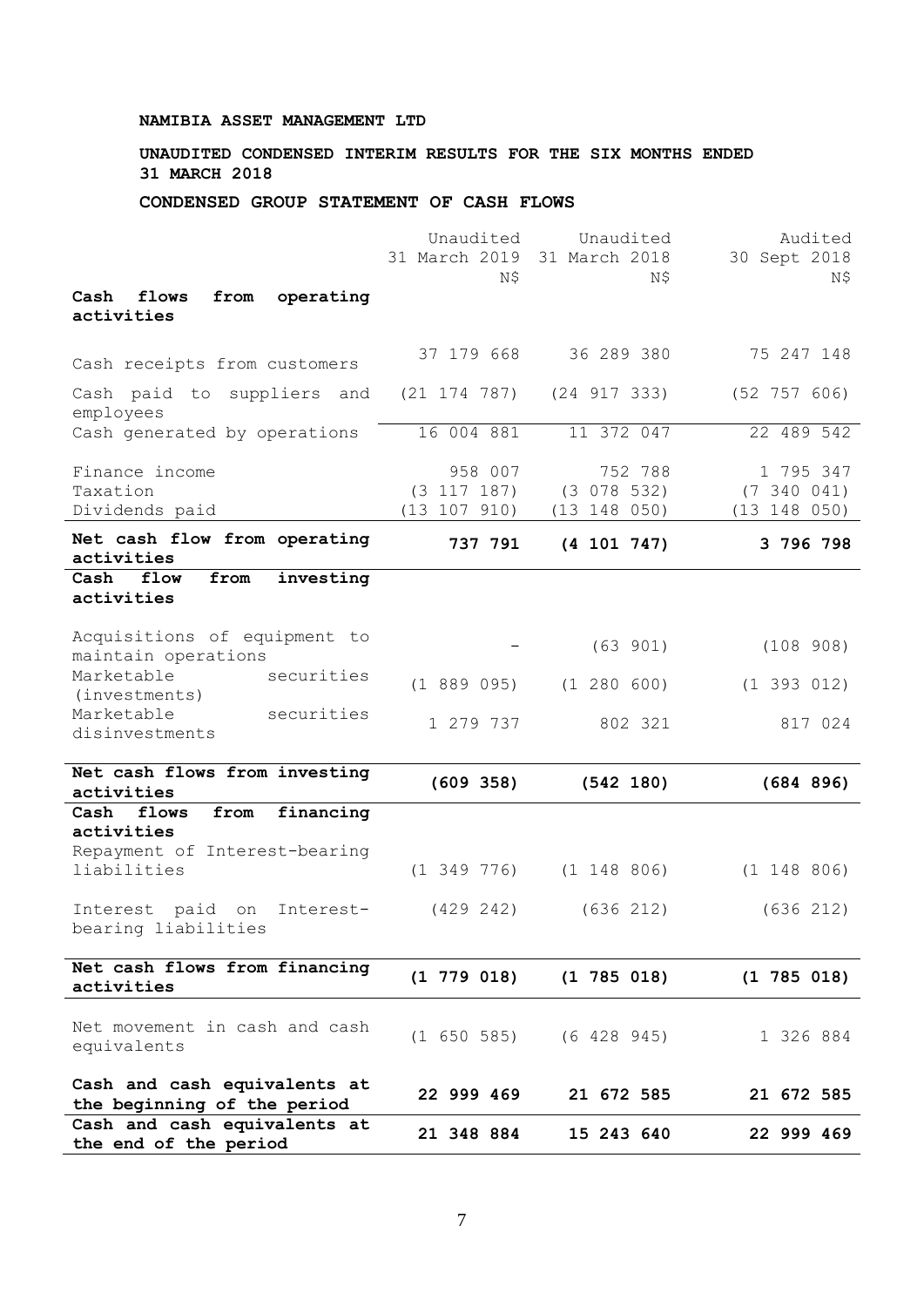## **NOTES TO THE UNAUDITED CONDENSED INTERIM GROUP FINANCIAL STATEMENTS**

#### **1. Reporting entity**

Namibia Asset Management Ltd (the "Company") is a Company incorporated in Namibia. The condensed group financial statements for the six months ended 31 March 2019 comprise the Company and its subsidiaries (together referred to as the "Group").

### **2. Statement of compliance**

These condensed Group financial statements have been prepared in accordance with the International Financial Reporting Standards (IFRS) IAS 34, Interim Financial Reporting and in the manner required by the Namibian Companies Act 28 of 2004. These condensed Group financial statements have not been audited or independently reviewed by the Group's external auditors.

These condensed Group interim financial statements were approved by the Board of directors on 09 May 2019.

#### **3. Significant accounting policies**

The accounting policies applied by the Group in these condensed Group financial statements are the same as those applied by the Group in its full Group financial statements as at and for the year ended 30 September 2018, except for the adoption of new and amended IFRS's that become effective 01 October 2018. The following new standards have the most pertinent impact on the group:

#### • **IFRS 9 – Financial instruments**

The standard replaces the provisions of IAS 39 that relate to the recognition, classification and measurement of financial assets and financial liabilities, derecognition of financial instruments as well as the impairment of financial assets.

#### • **IFRS 15 – Revenue from Contracts with Customers**

The standard introduces a 5-step approach to revenue recognition. It replaces substantially all of the current revenue recognition guidance included in IAS 18 – Revenue. Apart from providing more extensive disclosures for the Group's revenue transactions, the application of IFRS 15 has not had a significant impact on the financial position and/or financial performance of the Group.

The adoption of IFRS 9 resulted in changes to the wording of our accounting policies however these did not result in any adjustments of the amounts recognised in the financial statements.

## **4. Marketable securities**

Marketable securities include statutory investments as well as additional investments of excess cash into the Group's unit trust